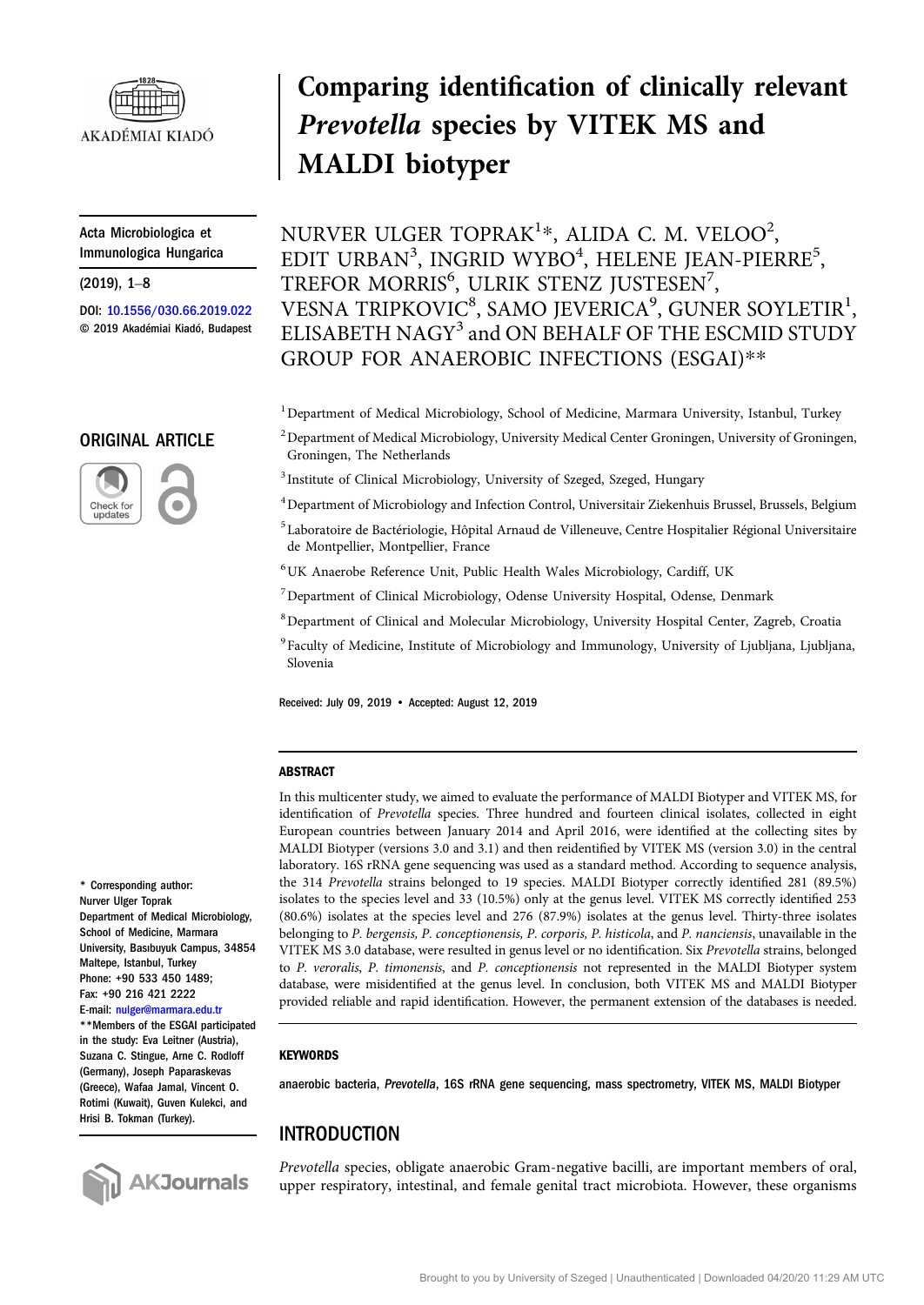can also cause opportunistic infections, which may involve any type of oral infection, various types of abscesses, soft tissue, and sterile site infections in the human body. Susceptibility profiles may vary at the species level; consequently, a rapid and an accurate identification of Prevotella isolates plays a critical role in successful treatment [[1,](#page-7-0) [2](#page-7-0)].

The Prevotella genus has undergone recent taxonomic changes and the number of validated species has increased to 50 [\(http://www.bacterio.net/prevotella.html\)](http://www.bacterio.net/prevotella.html). The identification of Prevotella isolates classically relies on laborious and timeconsuming phenotypic assays [[3](#page-7-0)]. Nucleic acid sequencing methods have been developed for more rapid and reliable identification. However, DNA-based methods for routine identification of clinical isolates are too expensive, technically complex, labor-intensive, and need expert interpretation of the sequences [[4](#page-7-0)]. Due to the various shortcomings of these methods, there is an increasing interest in more accurate identification of anaerobic bacteria including Prevotella spp. in routine microbiological laboratories. dentification of anaerobic bacteria including *Prevotella* spp.<br>in routine microbiological laboratories.<br>Previous studies have confirmed that matrix-assisted laser<br>desorption ionization–time-of-flight mass spectrometry

Previous studies have confirmed that matrix-assisted laser (MALDI-TOF MS) is an accurate, rapid, and satisfactory method for routine identification of anaerobes in diagnostic revious staties have commined that matrix assisted nascribes<br>desorption ionization-time-of-flight mass spectrometry<br>(MALDI-TOF MS) is an accurate, rapid, and satisfactory<br>method for routine identification of anaerobes in d are commercially available for routine use: the MALDI Biotyper (Bruker Daltonics Inc., Germany) and VITEK MS (bioMérieux Inc., France). Methodology of the two systems is similar, but differences are present in composition of databases and application of software packages for data analyses [\[8\]](#page-7-0). Earlier studies evaluating MALDI-TOF MS identification of Prevotella spp. mostly used the MALDI Biotyper system [[9](#page-7-0), [10](#page-7-0)].

In a multicenter study organized by ESCMID Study Group for Anaerobic Infections (ESGAI), we assessed the performance of the VITEK MS system for the identification of Prevotella isolates ( $n = 508$ ) collected in 13 countries for a European antibiotic resistance surveillance. We found that VITEK MS offers a reliable and rapid identification of the most frequently isolated Prevotella species [\[11\]](#page-7-0). About two third of the isolates were also identified by MALDI Biotyper system in eight participating countries, which made possible to compare the performance of the two MALDI-TOF MS systems. Comparative studies in the field of clinically relevant anaerobic isolates on the applicability of different MS systems are limited. In this study, we describe the identification ability of both MALDI Biotyper and VITEK MS systems for clinically relevant Prevotella species using the 16S rRNA gene sequencing as a reference method.

#### MATERIALS AND METHODS

#### Bacterial isolates

A total of 314 non-duplicate clinically relevant Prevotella isolates were involved in this study. They were a subset of 508 Prevotella strains collected for European antibiotic resistance surveillance with the aim to determine the differences in antibiotic resistance among various species [\[2](#page-7-0)]. The 314 Prevotella strains, involved in this study, were collected between January 2014 and April 2016 in eight European countries [Belgium  $(n = 45)$ , Croatia  $(n = 33)$ , Denmark  $(n = 29)$ , France  $(n = 45)$ , Great Britain  $(n = 41)$ , Hungary  $(n = 47)$ , Netherlands  $(n = 45)$ , and Slovenia  $(n = 29)$ , where mass spectrometry-based identification was already used in the routine practice. All centers involved used the MALDI Biotyper system for identification; however, the software and databases were slightly different in the different collecting sites (Table [I](#page-2-0)). The request was to submit all clinical isolates belonging to genus Prevotella identified by the Bruker Biotyper system. Prevotella isolates were sent to Turkey, in anaerobic transport medium (Anaerobe systems, Morgan Hill, USA). Upon arrival, the isolates were immediately grown on Brucella agar (Difco, USA) supplemented with 5% sheep blood, hemin, and vitamin K1 at 36 °C for 48 h in an anaerobic chamber (Bactron-I, SHELLAB, USA). Cultures were assessed in terms of purity. Pure and viable strains were stored at −80 °C in 10% skimmed milk until further investigations.

To compare the performance of the two MALDI-TOF MS systems for the identification of Prevotella strains, the isolates were reidentified using the VITEK MS (database version 3.0) in the central laboratory in Turkey. Only isolates that gave species-level identification by the sequencing data were further compared for the MS-based identification.

#### Identification by MALDI Biotyper MS

The isolates were identified according to the manufacturer's guidelines. Briefly, a colony was smeared onto a spot on the MALDI plate. The spots were covered with 1 μl of matrix solution (Bruker Daltonik α-cyano-4-hydroxy-cinnamic acid in 50% acetonitrile and 2.5% trifluoroacetic acid) and allowed to air dry. The plate is placed in the ionization chamber of the Biotyper MS machine. The generated mass spectra were compared against a database of mass spectra by the software, resulting in identification of the organism.

All collecting sites used the same criteria for the identification during the collection of the strains. Species-level identification by the MALDI Biotyper was accepted if the log score was ≥2.000 and genus-level identification if the log score was between >1.700 and <2.000. Only isolates with correct genus-level identification were accepted for the study and were sent to the central laboratory.

#### Identification by VITEK MS

In case of VITEK MS, according to the manufacturer's guidelines, a single colony was applied onto a spot of target slide as a thin film and allowed to air dry. The spots were covered with 1 μl of matrix solution (VITEK MS α-cyano-4 hydroxycinnamic acid) and allowed to dry at room temperature. Then, the prepared target slide was inserted into the VITEK MS machine (bioMérieux). Microbial identification was performed by generating spectra from the bacterial extracts and comparing them with the reference spectra using the VITEK MS version 3.0 database.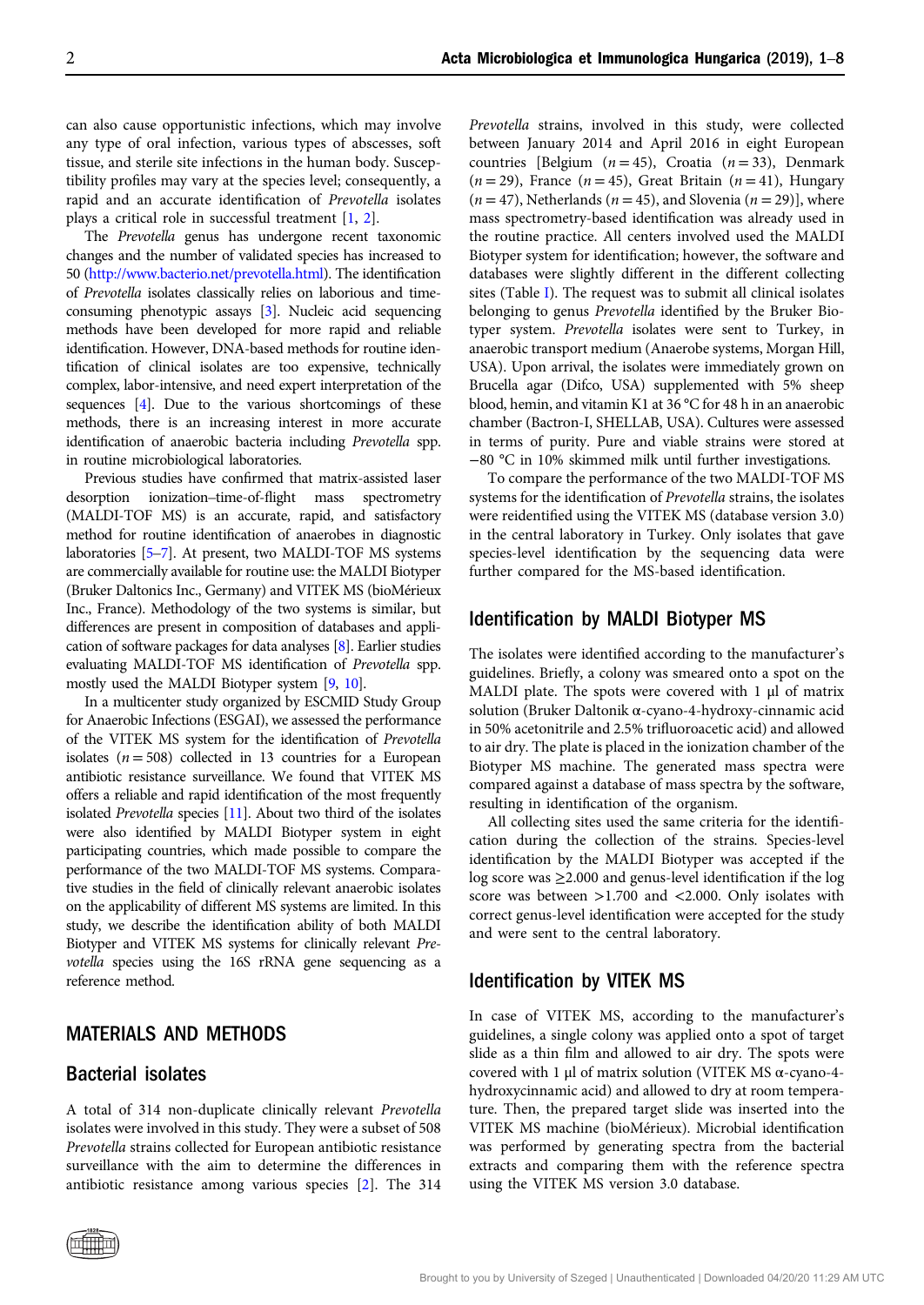|                                              | No. of strains                                                   | No. of different                                                     | Data about the Biotyper used |                 |                                                   |  |  |  |
|----------------------------------------------|------------------------------------------------------------------|----------------------------------------------------------------------|------------------------------|-----------------|---------------------------------------------------|--|--|--|
| <b>Collecting sites</b><br>(no. of isolates) | identified on<br>species/genus level<br>by Biotyper <sup>a</sup> | Prevotella spp.<br>identified by Biotyper<br>at the collection sites | <b>Software</b>              | <b>Database</b> | No. of Prevotella<br>spp./MSPs in the<br>database |  |  |  |
| Belgium (45)                                 | 41/4                                                             | 14                                                                   | 3.0                          | 5,989           | $31/77^b$                                         |  |  |  |
| Croatia (33)                                 | 33/0                                                             | 6                                                                    | 3.1                          | 5,989           | 31/77                                             |  |  |  |
| Denmark (29)                                 | 28/1                                                             | 9                                                                    | 3.1                          | 6,903           | 31/126                                            |  |  |  |
| France (45)                                  | 40/5                                                             | 12                                                                   | 3.0                          | 5,627           | 23/53                                             |  |  |  |
| Great Britain (41)                           | 41/0                                                             | 8                                                                    | 3.0                          | 5,989           | 31/77                                             |  |  |  |
| Hungary (47)                                 | 46/1                                                             | 9                                                                    | 3.0                          | 5,627           | 23/53                                             |  |  |  |
| The Netherlands (45)                         | 45/0                                                             | 12                                                                   | 3.0                          | 4,613           | 23/52                                             |  |  |  |
| Slovenia (29)                                | 29/0                                                             | 12                                                                   | 3.0                          | 5,627           | 23/53                                             |  |  |  |

<span id="page-2-0"></span>Table I. Number of Prevotella strains collected in different countries and the MALDI Biotyper software and database used for their identification at the different collection sites

Note: MALDI: matrix-assisted laser desorption ionization; MSPs: main spectra profiles.

 ${}^{a}$ Species-level identification was accepted if log score was  $\geq$ 2.000 and genus-level identification was accepted if log score was  $\geq$ 1.700–<2.000.  $P$ In this center, an extended database was used according to Wybo et al. [[9](#page-7-0)].

Species-level identification was considered accurate, if confidence level was ≥99.9% and for a confidence level ranging between 60% and 99.9% with a single species choice. Low-level confidence score (<50%) is found in a low discrimination identification consisting of a list of two to four choices for an identification match. These isolates were identified only genus level. The bacterium was considered non-identified, if confidence level value was <60% and no match for the composite spectra. These criteria were used for the identification of the isolates in the central laboratory.

## Analysis of the MALDI-TOF MS data

MALDI-TOF MS identification data by the two systems obtained in the collecting laboratories and in the central laboratory were compared with the identification results obtained by sequencing and the data were categorized as follows: (1) correct identification at the species level; (2) correct identification at the genus level, including different species within the Prevotella genus; (3) misidentification (minor error: different Prevotella species; major error: different genus); and (4) no identification.

## 16S rRNA gene sequencing

A "gold standard" 16S rRNA gene sequencing of all isolates was carried out in the central laboratory in Turkey using the methodology described by Song et al. [[12](#page-7-0)]. Sequences were analyzed using GenBank [\(www.ncbi.nlm.nih.gov\)](www.ncbi.nlm.nih.gov). Identification at species level was accepted in the presence of ≥99.0% was carried out in the eentral laboratory in Turkey using the<br>methodology described by Song et al. [12]. Sequences were<br>analyzed using GenBank (www.ncbi.nlm.nih.gov). Identifica-<br>tion at species level was accepted in the similarity at the genus level [\[13](#page-7-0)].

# RESULTS

All 314 Prevotella isolates were identified at the species level with ≥99.0% sequence similarity using the 16S RNA gene sequencing. A total of 19 different Prevotella species were identified, most of which were *P*. *bivia* ( $n = 74$ ), followed by P. buccae  $(n = 41)$ . P. nigrescens and P. denticola were represented equally (34 isolates each), but some of the species were present only in very low numbers ( $\leq$ 4 isolates), such as P. buccalis, P. conceptionensis, P. corporis, P. histicola, P. salivae, and P. veroralis. Table [II](#page-3-0) shows the distribution of the Prevotella spp. identified by the 16S RNA gene sequencing and the identification results obtained by the MALDI Biotyper at the isolation sites applying different databases (Table I) and by the VITEK MS in the central laboratory. Concordant species-level identification between the three identification systems was measured; 16S rRNA gene sequencing, MALDI Biotyper, and VITEK MS gave the same species-level identification in 76.4%  $(n = 240)$ of the isolates (Table [II](#page-3-0)). There were discrepancies (minor or major errors) compared with the sequencing data for the remaining 74 (23.6%) isolates. Discrepant results are shown in Table [III](#page-4-0).

Comparing the sequencing data with the identification obtained by the MALDI Biotyper using different databases at the collecting sites, 281 (89.4%) of the 314 isolates were identified correctly at the species level and 33 isolates were only correctly identified at genus level showing different species (minor error) or only being identified as Prevotella spp. (Table [III](#page-4-0)). Most of the misidentified organisms belonged to P. bivia, P. buccae, P. denticola, and P. timonensis, but many other species were misidentified by showing

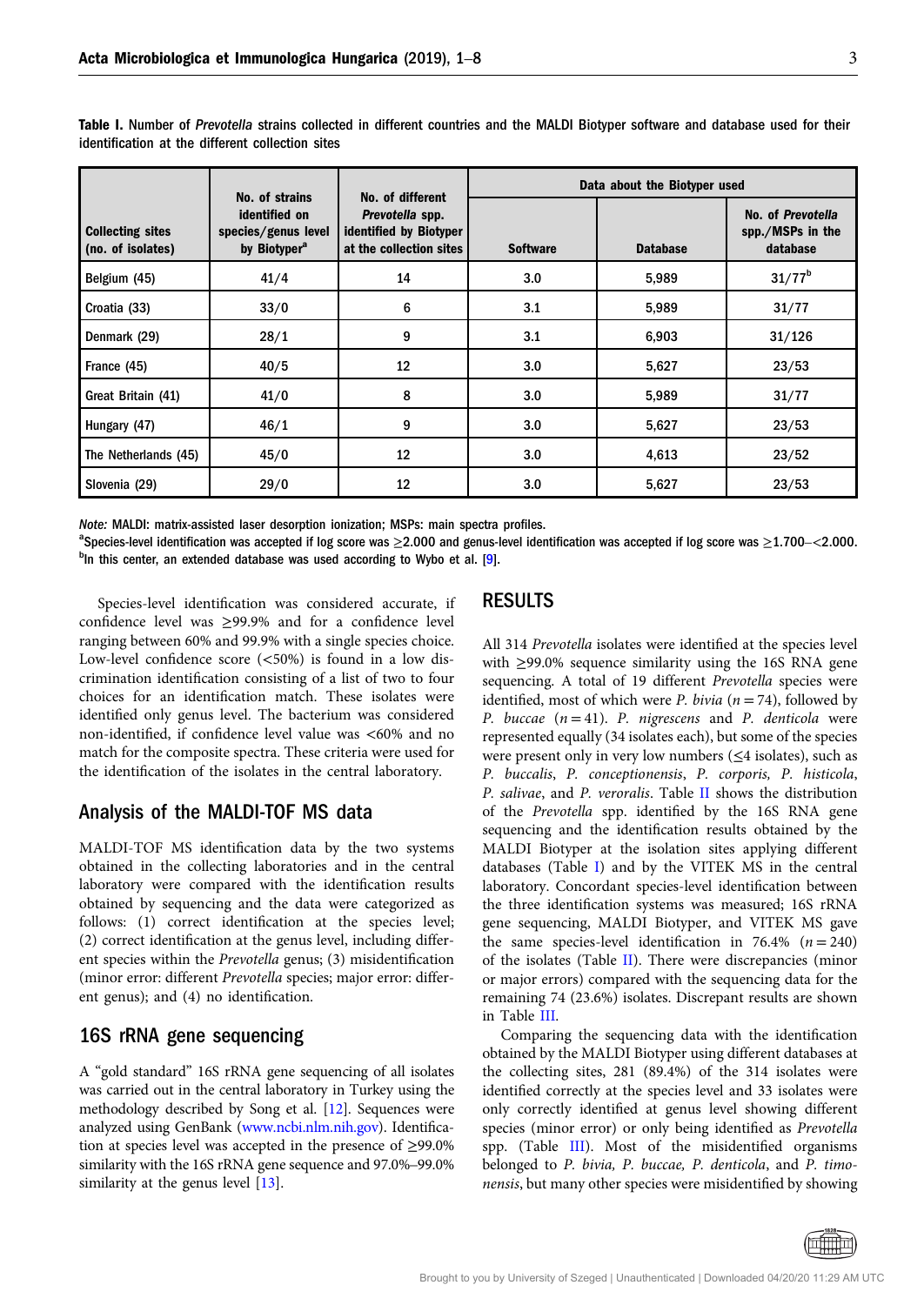| 16S rRNA gene sequencing    |           |                                  | <b>MALDI Biotyper used at the</b><br>collecting sites | <b>VITEK MS used at the central laboratory</b> | <b>Concordant</b><br>species   |                                                  |
|-----------------------------|-----------|----------------------------------|-------------------------------------------------------|------------------------------------------------|--------------------------------|--------------------------------------------------|
| Prevotella species          | $n$ (%)   | <b>Correct species ID</b><br>(n) | <b>Correct genus ID</b><br>(n)                        | <b>Correct species ID</b><br>(n)               | <b>Correct genus ID</b><br>(n) | identification by<br>the two MS<br>systems $(n)$ |
| P. baroniae                 | 13(4.1)   | 12                               | 13                                                    | 11                                             | 12                             | 11                                               |
| P. bergensis <sup>a</sup>   | 12 (3.8)  | 10                               | 12                                                    | $\bf{0}$                                       | $\mathbf{1}$                   | $\bf{0}$                                         |
| P. bivia                    | 74 (23.6) | 69                               | 74                                                    | 74                                             | 74                             | 69                                               |
| P. buccae                   | 41 (13.1) | 36                               | 41                                                    | 38                                             | 38                             | 36                                               |
| P. buccalis                 | 4(1.3)    | 3                                | 4                                                     | $\overline{\mathbf{4}}$                        | $\overline{\mathbf{4}}$        | 3                                                |
| P. conceptionensisa,b       | 1(0.3)    | 0                                | $\mathbf{1}$                                          | $\pmb{0}$                                      | $\pmb{0}$                      | $\pmb{0}$                                        |
| P. corporis <sup>a</sup>    | 4(1.3)    | 3                                | 4                                                     | $\bf{0}$                                       | $\mathbf{1}$                   | $\pmb{0}$                                        |
| P. denticola                | 34 (10.8) | 30                               | 34                                                    | 32                                             | 34                             | 30                                               |
| P. disiens                  | 18 (5.7)  | 17                               | 18                                                    | 17                                             | 17                             | 17                                               |
| P. histicola <sup>a</sup>   | 4(1.3)    | 3                                | 4                                                     | $\pmb{0}$                                      | $\overline{\mathbf{4}}$        | $\bf{0}$                                         |
| P. intermedia               | 9(2.9)    | 9                                | 9                                                     | $\overline{7}$                                 | 8                              | $\overline{7}$                                   |
| P. melaninogenica           | 27 (8.6)  | 25                               | 27                                                    | 25                                             | 26                             | 25                                               |
| P. nanceiensis <sup>a</sup> | 12 (3.8)  | 12                               | 12                                                    | $\bf{0}$                                       | $\overline{2}$                 | $\bf{0}$                                         |
| P. nigrescens               | 34 (10.8) | 33                               | 34                                                    | 24                                             | 29                             | 24                                               |
| P. oralis                   | 5(1.6)    | 3                                | 5                                                     | 5                                              | $\overline{5}$                 | 3                                                |
| P. oris                     | 8(2.5)    | 8                                | 8                                                     | 8                                              | 8                              | 8                                                |
| P. salivae                  | 4(1.3)    | 3                                | 4                                                     | $\overline{2}$                                 | $\overline{\mathbf{4}}$        | $\overline{2}$                                   |
| P. timonensis               | 8(2.5)    | 4                                | 8                                                     | $\overline{\mathbf{4}}$                        | $\overline{7}$                 | 4                                                |
| P. veroralis                | 2(0.6)    | 1                                | $\overline{2}$                                        | $\overline{2}$                                 | $\overline{2}$                 | $\mathbf{1}$                                     |
| Total $[n (%)]$             | 314 (100) | 281 (89.4)                       | 314 (100)                                             | 253 (80.6)                                     | 276 (87.9)                     | 240 (76.4)                                       |

<span id="page-3-0"></span>Table II. The distribution of Prevotella species according to the sequencing data and identification results obtained by MALDI Biotyper and VITEK MS

Note: Concordant species identification by the two MALDI-TOF MS systems is also included. MALDI: matrix-assisted laser desorption ionization; MS: mass spectrometry.

<sup>a</sup>Not included in the database of the VITEK MS system during the investigation.

other species as well. The MALDI Biotyper database versions DB 4613 and DB 5627 did not contain P. conceptionensis, P. timonensis, or P. veroralis; therefore, six isolates evaluated by these data sets were only identified at the genus level by the MALDI Biotyper (Table [III](#page-4-0)).

Comparative analysis of the identification obtained by the VITEK MS system and the 16S RNA gene sequencing of the isolates revealed that VITEK MS correctly identified 253 isolates (80.6%) at the species level and 276 (87.9%) at the genus level (Table II) and misidentified 27 isolates with minor error ( $n = 23$ ) or major error ( $n = 4$ ; Table [III](#page-4-0)). A total of 34 isolates (10.8%) were not identified. Thirty-three isolates from five Prevotella species (P. bergensis, P. conceptionensis, P. corporis, P. histicola, and P. nanciensis) were not available in the VITEK MS IVD 3.0 database, and were not identified or misidentified as different Prevotella species or different genus (Tables II and [III](#page-4-0)).

## **DISCUSSION**

Recently, in microbiological diagnostic laboratories, there is an increased usage of the MALDI-TOF MS technique for rapid identification of clinically significant bacteria including anaerobes [\[8\]](#page-7-0). Various studies indicated that the performance of the MALDI-TOF MS systems is highly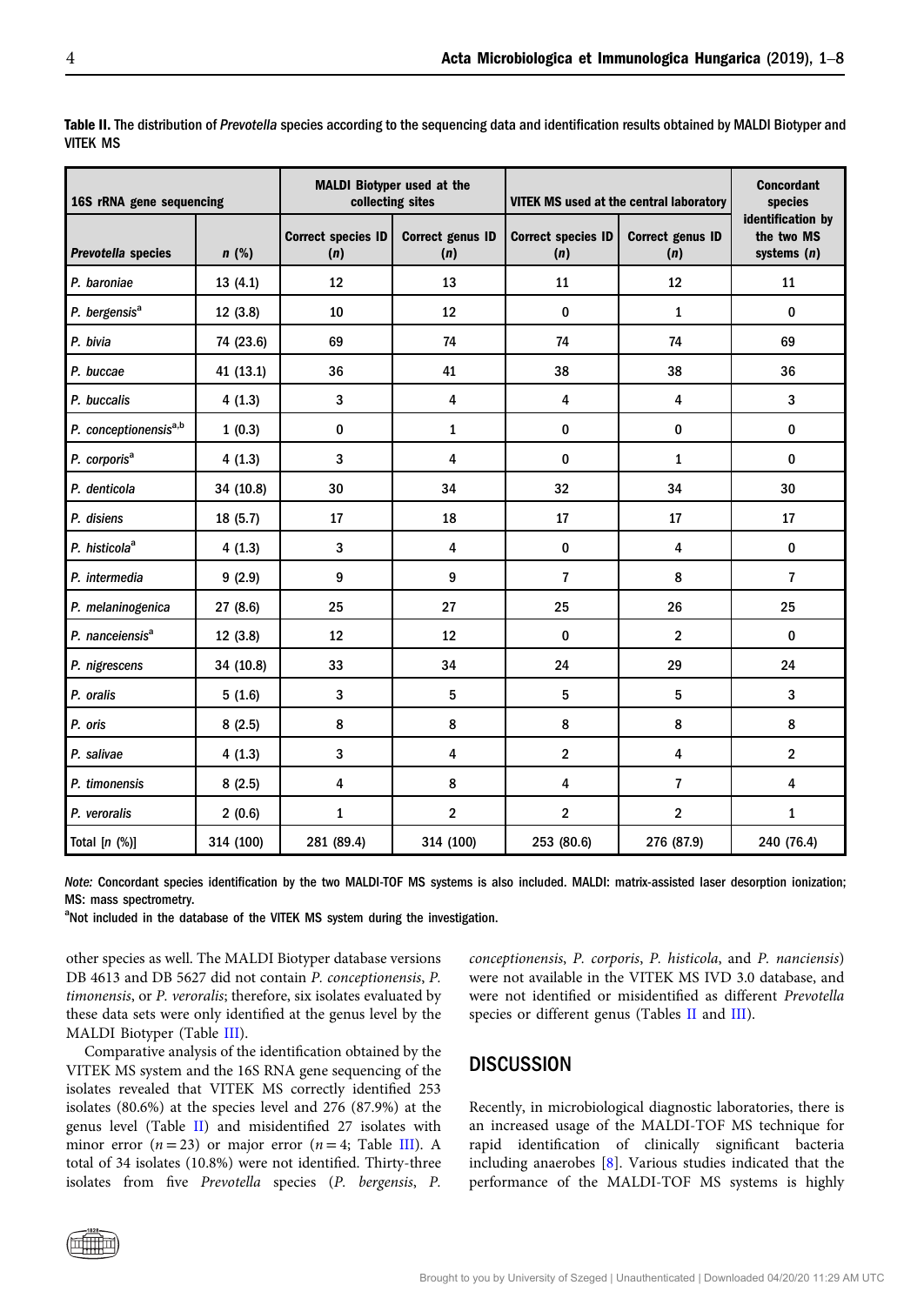| ĺ                     |
|-----------------------|
| j<br>Ì                |
|                       |
|                       |
|                       |
|                       |
| こくちゅうしくじ こくこう         |
| $\vdots$              |
|                       |
|                       |
| ;                     |
| and the two           |
| $\frac{1}{2}$         |
|                       |
| ;                     |
|                       |
|                       |
| manna ann an an a     |
|                       |
|                       |
| )<br>)<br>)<br>)<br>) |
| $\frac{1}{2}$         |
|                       |
|                       |
|                       |
|                       |
|                       |
| Ξ                     |
|                       |
| ĺ<br>l                |

<span id="page-4-0"></span>

|                                   |                             | MALDI Biotyper data at the collection sites |                                              |                   |                             | VITEK MS data at the central laboratory   |                     |                          |
|-----------------------------------|-----------------------------|---------------------------------------------|----------------------------------------------|-------------------|-----------------------------|-------------------------------------------|---------------------|--------------------------|
| Species identification            | Discordant ID vs.           | Misidentified                               |                                              |                   | Discordant ID vs.           | <b>Misidentified</b>                      |                     |                          |
| by 16S rRNA gene<br>sequencing    | 16S rRNA gene<br>sequencing | As different Prevotella<br>spp.             | different genus<br>$\overline{\mathbf{A}}$ s | No identification | 16S rRNA gene<br>sequencing | Prevotella spp.<br>As different           | As different genus  | No identification        |
| P. baroniae                       | $\blacktriangleright$       | P. melaninogenica (1)                       | $\circ$                                      | $\circ$           | $\sim$                      | P. melaninogenica (1)                     | $\circ$             | $\blacktriangleright$    |
| P. bergensis <sup>a</sup>         | $\sim$                      | P. bivia (1)                                | $\circ$                                      | $\circ$           | $\overline{12}$             | P. bivia (1)                              | Porphyromonas       | $\overline{a}$           |
|                                   |                             | Prevotella sp. (1)                          |                                              |                   |                             |                                           | asaccharolytica (1) |                          |
| P. bivia                          | 5                           | P. buccae (2)                               | $\circ$                                      | $\circ$           | $\circ$                     | $\circ$                                   | $\circ$             | $\circ$                  |
|                                   |                             | P. intermedia (1)                           |                                              |                   |                             |                                           |                     |                          |
|                                   |                             | P. melaninogenica (1)                       |                                              |                   |                             |                                           |                     |                          |
|                                   |                             | P. nigrescens (1)                           |                                              |                   |                             |                                           |                     |                          |
| P. buccae                         | ιΩ                          | P. intermedia (1)                           | $\circ$                                      | $\circ$           | S                           | $\circ$                                   | Peptostreptococcus  | $\sim$                   |
|                                   |                             | P. nanceiensis (1)                          |                                              |                   |                             |                                           | anaerobius (1)      |                          |
|                                   |                             | P. nigrescens (1)                           |                                              |                   |                             |                                           |                     |                          |
|                                   |                             | Prevotella sp. (2)                          |                                              |                   |                             |                                           |                     |                          |
| P. buccalis                       | $\overline{\phantom{0}}$    | Prevotella sp. (1)                          | $\circ$                                      | $\circ$           | $\circ$                     | $\circ$                                   | $\circ$             | $\circ$                  |
| P. conceptionensis <sup>a,b</sup> | $\blacktriangleright$       | Prevotella sp. (1)                          | $\circ$                                      | $\bullet$         | $\blacktriangleright$       | $\circ$                                   | $\circ$             | $\blacktriangleright$    |
| P. corporis <sup>a</sup>          | $\overline{\phantom{0}}$    | P. nigrescens (1)                           | $\circ$                                      | $\circ$           | 4                           | P. intermedia<br>disiens <sup>c</sup> (1) | $\circ$             | ო                        |
| P. denticola                      | 4                           | P. bivia (1)                                | $\circ$                                      | $\circ$           | $\sim$                      | P. intermedia (1)                         | $\circ$             | $\circ$                  |
|                                   |                             | P. disiens (1)                              |                                              |                   |                             | P. melaninogenica (1)                     |                     |                          |
|                                   |                             | P. melaninogenica (1)                       |                                              |                   |                             |                                           |                     |                          |
|                                   |                             | Prevotella sp. (1)                          |                                              |                   |                             |                                           |                     |                          |
| P. disiens                        | 1                           | P. melaninogenica (1)                       | $\circ$                                      | $\circ$           | $\overline{\phantom{0}}$    | $\circ$                                   | $\circ$             | $\overline{\phantom{0}}$ |
| P. histicola <sup>a</sup>         | $\overline{\phantom{0}}$    | P. melaninogenica (1)                       | $\circ$                                      | 0                 | 4                           | P. denticola (2)                          | 0                   | $\circ$                  |
|                                   |                             |                                             |                                              |                   |                             | P. melaninogenica (2)                     |                     |                          |
|                                   |                             |                                             |                                              |                   |                             |                                           |                     | (Continued)              |

(国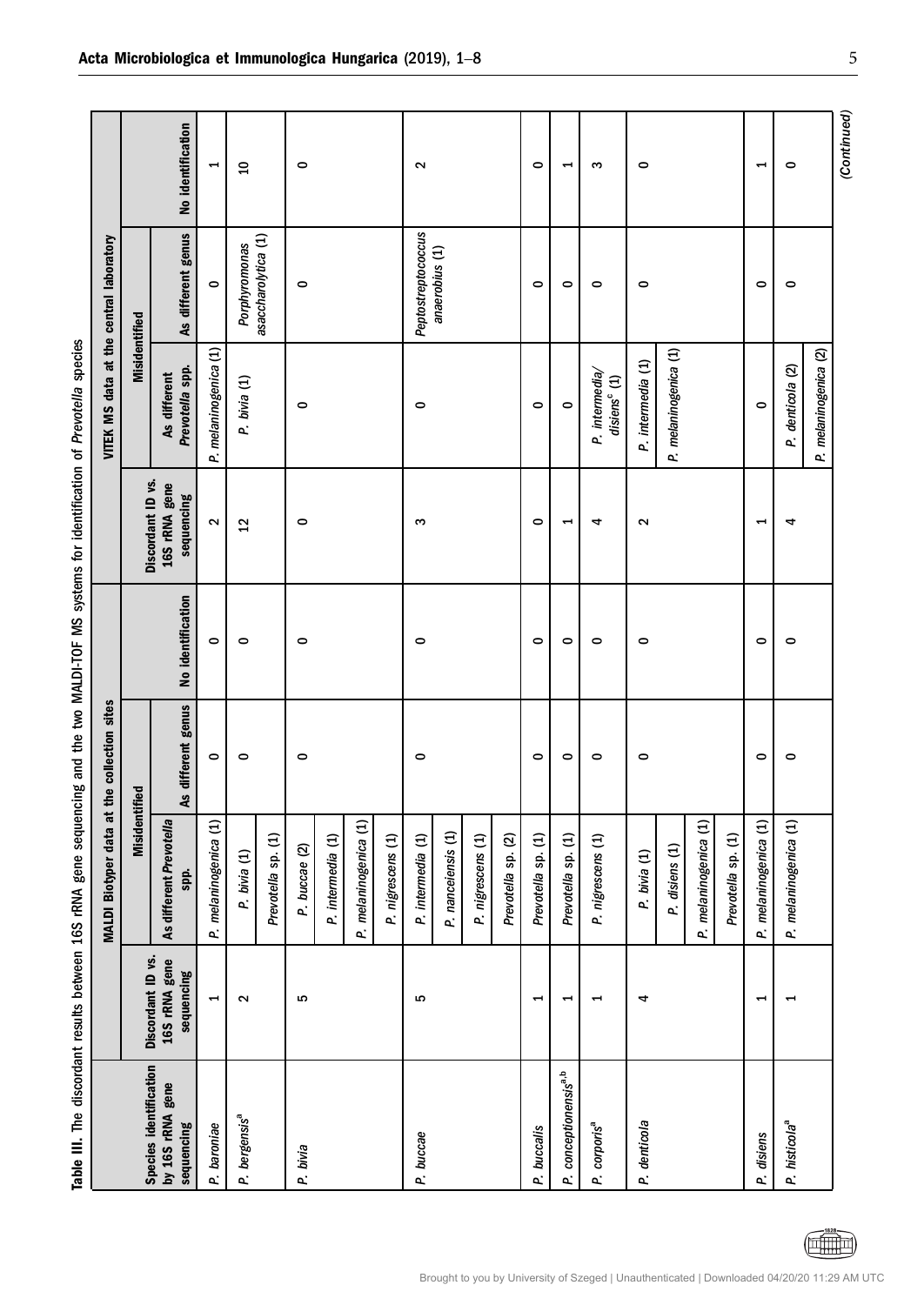| ֧֧֧֧֧֧ׅ֧֧ׅ֧֧֧֧֛֛֛֛֛֛֛֛֛֪֧֛֛֪֛֚֚֚֚֚֚֚֚֚֚֚֚֚֚֝֝֬֝֓֜֜֜֜֜֓֜֜֜֝֬֜ |
|--------------------------------------------------------------|
|                                                              |
|                                                              |
|                                                              |
|                                                              |
|                                                              |
|                                                              |
|                                                              |
|                                                              |
|                                                              |
|                                                              |
|                                                              |
|                                                              |
|                                                              |
|                                                              |
|                                                              |
|                                                              |
|                                                              |
|                                                              |
|                                                              |
|                                                              |
|                                                              |
|                                                              |
|                                                              |
|                                                              |
|                                                              |
|                                                              |
|                                                              |
|                                                              |
|                                                              |
|                                                              |
|                                                              |
|                                                              |
| [5]<br>[10]<br>[10]<br><b>CHAIRS LOW 2019</b>                |
|                                                              |
|                                                              |
|                                                              |
|                                                              |
|                                                              |
|                                                              |
|                                                              |
|                                                              |
|                                                              |
| Company of                                                   |
|                                                              |
|                                                              |
|                                                              |
|                                                              |
|                                                              |
|                                                              |
|                                                              |
| ١                                                            |
|                                                              |
|                                                              |
|                                                              |
|                                                              |
|                                                              |
|                                                              |
| 5                                                            |
| . All a contracts of a contract of                           |
|                                                              |
|                                                              |
|                                                              |
|                                                              |
|                                                              |
|                                                              |
|                                                              |
|                                                              |
| i                                                            |
|                                                              |
|                                                              |
|                                                              |
|                                                              |
|                                                              |
|                                                              |
|                                                              |
| <b>Its betwe.</b>                                            |
|                                                              |
|                                                              |
|                                                              |
|                                                              |
|                                                              |
|                                                              |
|                                                              |
|                                                              |
|                                                              |
|                                                              |
|                                                              |
|                                                              |
|                                                              |
|                                                              |
|                                                              |
| J                                                            |
|                                                              |

|                                                       |                               | No identification               | $\circ$                                                                              |                                          | တ                               | LO.                                                  | 0                                          | 0                                  |                                                       | $\circ$            | 34      |
|-------------------------------------------------------|-------------------------------|---------------------------------|--------------------------------------------------------------------------------------|------------------------------------------|---------------------------------|------------------------------------------------------|--------------------------------------------|------------------------------------|-------------------------------------------------------|--------------------|---------|
|                                                       |                               | As different genus              | Gamella sanguinis/<br>Streptococcus<br>alactolyticus/<br>Pediococcus<br>parvulus (1) | $\bullet$                                | Coronobacter<br>sakazakii (1)   | $\circ$                                              | 0                                          | $\bullet$                          | 0                                                     | $\bullet$          | 4       |
| VITEK MS data at the central laboratory               | <b>Misidentified</b>          | Prevotella spp.<br>As different | P. disiens (1)                                                                       | Prevotella sp. (1)                       | P. disiens (1)<br>P. oralis (1) | Prevotella spp <sup>d</sup> (4)<br>P. intermedia (1) | 0                                          | Prevotella sp. (1)<br>P. bivia (1) | Prevotella sp. (1)<br>P. buccae (1)<br>P. salivae (1) | 0                  | 23      |
|                                                       | Discordant ID vs.             | 16S rRNA gene<br>sequencing     | $\sim$                                                                               | $\sim$                                   | $\overline{12}$                 | $\overline{a}$                                       | 0                                          | $\mathbf{\Omega}$                  | 4                                                     | $\circ$            | 5       |
|                                                       |                               | No identification               | $\circ$                                                                              | 0                                        | 0                               | 0                                                    | 0                                          | $\bullet$                          | 0                                                     | $\circ$            | $\circ$ |
| the collection sites<br><b>MALDI Biotyper data at</b> |                               | As different genus              | $\circ$                                                                              | $\circ$                                  | $\circ$                         | 0                                                    | 0                                          | 0                                  | 0                                                     | $\circ$            | $\circ$ |
|                                                       | <b>Misidentified</b>          | As different Prevotella<br>spp. | $\bullet$                                                                            | P. nanceiensis (1)<br>Prevotella sp. (1) | $\circ$                         | P. intermedia (1)                                    | P. melaninogenica (1)<br>P. intermedia (1) | P. histicola (1)                   | Prevotella sp. (3)<br>P. denticola (1)                | Prevotella sp. (1) | 33      |
|                                                       | Discordant ID vs.             | 16S rRNA gene<br>sequencing     | $\circ$                                                                              | 2                                        | $\circ$                         |                                                      | $\sim$                                     | ⊣                                  | 4                                                     | 1                  | 33      |
|                                                       | <b>Species identification</b> | by 16S rRNA gene<br>sequencing  | P. intermedia                                                                        | P. melaninogenica                        | P. nanceiensis <sup>a</sup>     | P. nigrescens                                        | P. oralis                                  | P. salivae                         | P. timonensis                                         | P. veroralis       | Total   |

Note: MALDI: matrix-assisted laser desorption ionization-time-of-flight mass spectrometry. Note: MALDI: matrix-assisted laser desorption ionization–time-of-flight mass spectrometry.

<sup>a</sup>Not included in the database VITEK MS system. aNot included in the database VITEK MS system.

Brought to you by University of Szeged | Unauthenticated | Downloaded 04/20/20 11:29 AM UTC

<sup>b</sup>Not included in the database of the MALDI Biotyper system.<br><sup>6</sup>P.intermedia/P. disiens, with 50.0% identification rates. bNot included in the database of the MALDI Biotyper system.

cP.intermedia/P. disiens, with 50.0% identification rates.

<sup>d</sup>Prevotella spp: multiple species within the Prevotella genus, identification rates ranging from 11% to 33% with a sum of confidence values equal to 100% in the VITEK MS system. <sup>d</sup>Prevotella spp.: multiple species within the Prevotella genus, identification rates ranging from 11% to 33% with a sum of confidence values equal to 100% in the VITEK MS system.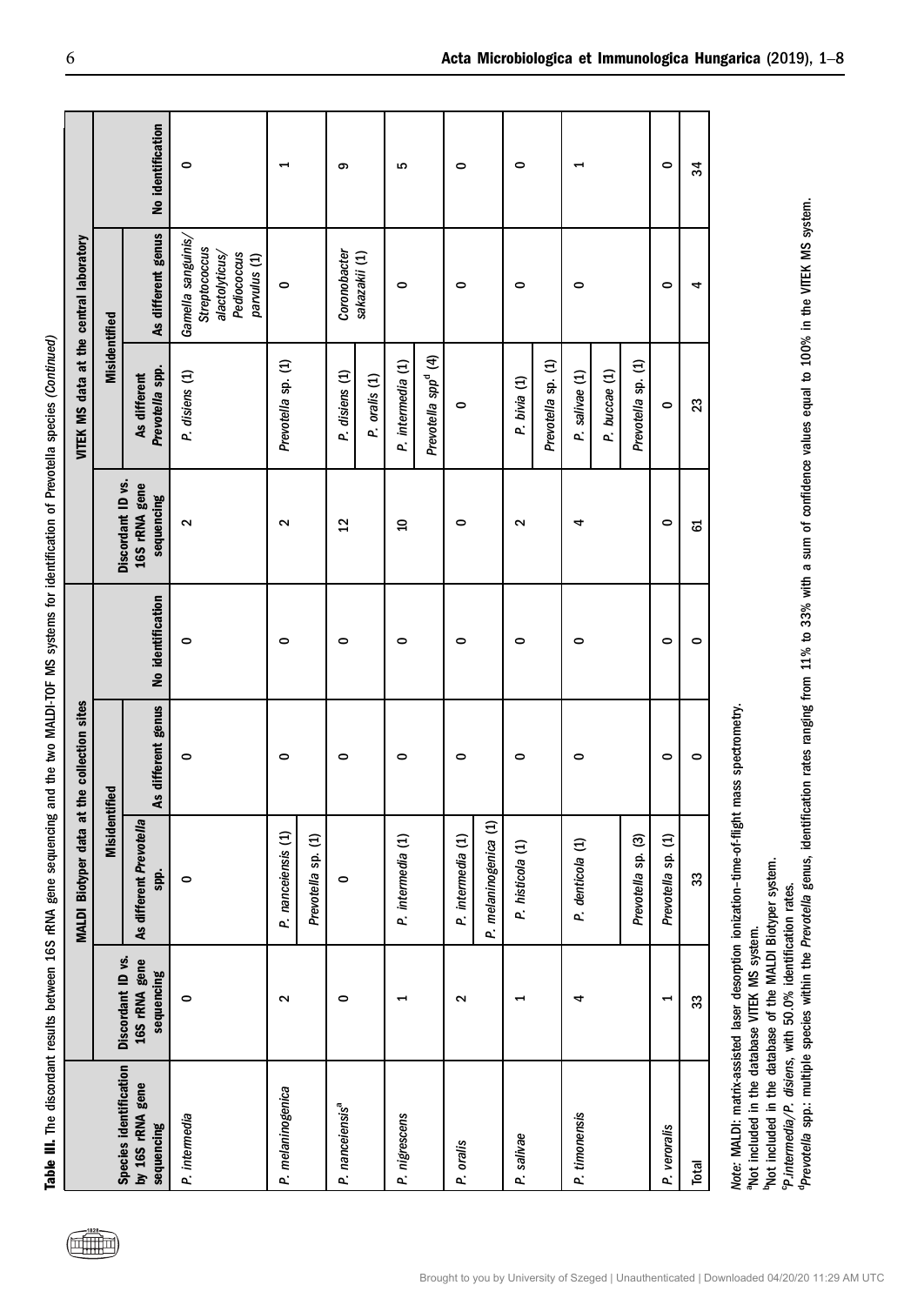dependent on the expansion of the accompanying databases and the specific group of isolates studied [[4](#page-7-0)–[7](#page-7-0), [14\]](#page-7-0). Recent reports show that the MALDI-TOF MS can provide identification for  $>90\%$  of anaerobes [[5,](#page-7-0) [10\]](#page-7-0), whereas initial studies put this number at <70% [\[7](#page-7-0), [15](#page-7-0)]. The inclusion of sequenced clinical isolates to the databases of the MALDI-TOF systems has also been suggested [\[9](#page-7-0), [16](#page-7-0)].

To support this trend, in this multicenter study, we compared the applicability of two MALDI-TOF MS systems for the identification of Prevotella species and compared the results with 16S rRNA gene sequencing data. The results showed that the performances of VITEK MS and MALDI Biotyper were highly accurate for species identification (80.6% and 89.4%, respectively) and were even better for genus-level identification (87.9% and 100%, respectively). However, 33 isolates from five different Prevotella species, such as P. bergensis, P. conceptionensis, P. corporis, P. histicola, and P. nanciensis, were not identified or misidentified by the current VITEK MS database version 3.0, which does not cover these Prevotella species. Out of the different databases used for the MALDI Biotyper during this study, some species of Prevotella (P. concepcionensis, P. veroralis, and P. timonensis) were also unavailable, which also influenced the identification accuracy of the system.

Previous studies on the identification of anaerobic bacteria with MALDI-TOF MS used only a few Prevotella isolates representing limited number of species [\[5,](#page-7-0) [15,](#page-7-0) [17](#page-7-0)–[20](#page-7-0)]. All those earlier studies that focused for the identification of Prevotella species used the MALDI Biotyper in comparison with 16S rRNA gene sequencing. The first of these studies was published by Wybo et al. [\[9](#page-7-0)] and was conducted in 2012. This study tested 102 clinical isolates belonging to different species of Prevotella of which only 62.7% were identified at the species level and 73.5% at the genus level. Accurate species and genus identification went up to 83.3% and 89.2%, respectively, when the commercial database was extended with in-house reference spectra from 23 sequenced Prevotella reference strains and 7 clinical isolates. The second study, Gursoy et al. [[10](#page-7-0)] in 2017, used 123 oral Prevotella isolates to test the diagnostic accuracy of the MALDI Biotyper. This study yielded 88.6% accuracy at the species level and 100% accuracy at the genus level. The most likely reason for this increase in accuracy in the past 5 years is the expanded database of the MALDI Biotyper covering more Prevotella spp. The database used by Wybo et al. [[9\]](#page-7-0) contained 20 Prevotella species, whereas the database for the 2017 study by Gursoy et al. [\[10\]](#page-7-0) contained 30. The results of this study (89.2% of species-level identification of 314 isolates), obtained using MALDI Biotyper system with different anned 20 Trevotella species, whereas the database for the<br>2017 study by Gursoy et al. [10] contained 30. The results of<br>this study (89.2% of species-level identification of 314 iso-<br>lates), obtained using MALDI Biotyper sy used in the collecting laboratories, are similar to those ones obtained by Gursoy et al. [[10](#page-7-0)].

The first study evaluating how well the VITEK MS (database version 2.0) identifies anaerobic bacteria on a multicenter level was conducted by Garner et al. [[21](#page-7-0)]. This study tested a total of 652 anaerobic clinical isolates, including 90 isolates from five different Prevotella species (P. bivia,

P. buccae, P. denticola, P. intermedia, and P. melaninogenica). Of these strains, 91.1% were identified at the species level. In this study, using the VITEK MS database version 3.0, 95.1% of the Prevotella strains belonging to the same species were correctly identified at the species level. The overall lower percentage of the species-level identification by the VITEK MS achieved in this study evaluating all the isolates may be due to the much higher number of species represented. The strains used in this study belonged to 19 different species, including species not present in the current VITEK MS database.

There are limited number of studies, which compare the performance of the two commercially available MALDI-TOF MS systems especially for the identification of special anaerobic bacteria such as Prevotella. The limitation of conducting this type of research is the relatively low number of Prevotella species in the VITEK MS database (16 species at the moment), compared with the MALDI Biotyper databases, which contained reference spectra for 23 species (DB 4613 and DB 5627) and 31 species (DB 5989 and DB 6903) used in this study. However, this study also shows that, besides the number of the species present in the databases, many other factors such as incubation time, sample preparation, or maintenance of the system (which were not tested during this study) may influence the correct species-level identification as well [[22\]](#page-7-0).

The strengths of this study are the wide range of clinically relevant Prevotella spp. tested and the use of 16S rRNA gene sequencing as the reference method. However, there were some limitations of this study such as the identification of the isolates by the two MALDI-TOF MS systems was not carried out in the same laboratory from the same culture plate simultaneously. Furthermore, the collecting sites used different MALDI Biotyper databases for the original identification of the isolates and we have not collected data whether the sample preparation was the same in all sites where the MALDI Biotyper was used. Several database developments for both systems were carried out, since we closed down this study [[16](#page-7-0)].

In conclusion, both MALDI-TOF MS systems performed well in identifying most clinically important Prevotella strains. MALDI-TOF MS is a reliable alternative to 16S rRNA gene sequencing for these species, considered to be the gold standard for identification of bacteria. Moreover, it is easier and more applicable in routine laboratories. However, expanding and optimizing the MS databases to include reference spectra for more species is needed. Controlled sample preparation and careful evaluation of the cut-off values to accept species determination are advisable. Accurate and simple identification of isolates will increase interest in studying anaerobic organisms, enhancing our knowledge of the epidemiology, pathogenicity, and clinical relevance of Prevotella species.

Acknowledgements: The authors would like to thank Mike Cox for providing transport medium. They would also like to thank Sedef Glover for editing the manuscript. The study was funded in part by ESGAI Research Grant.